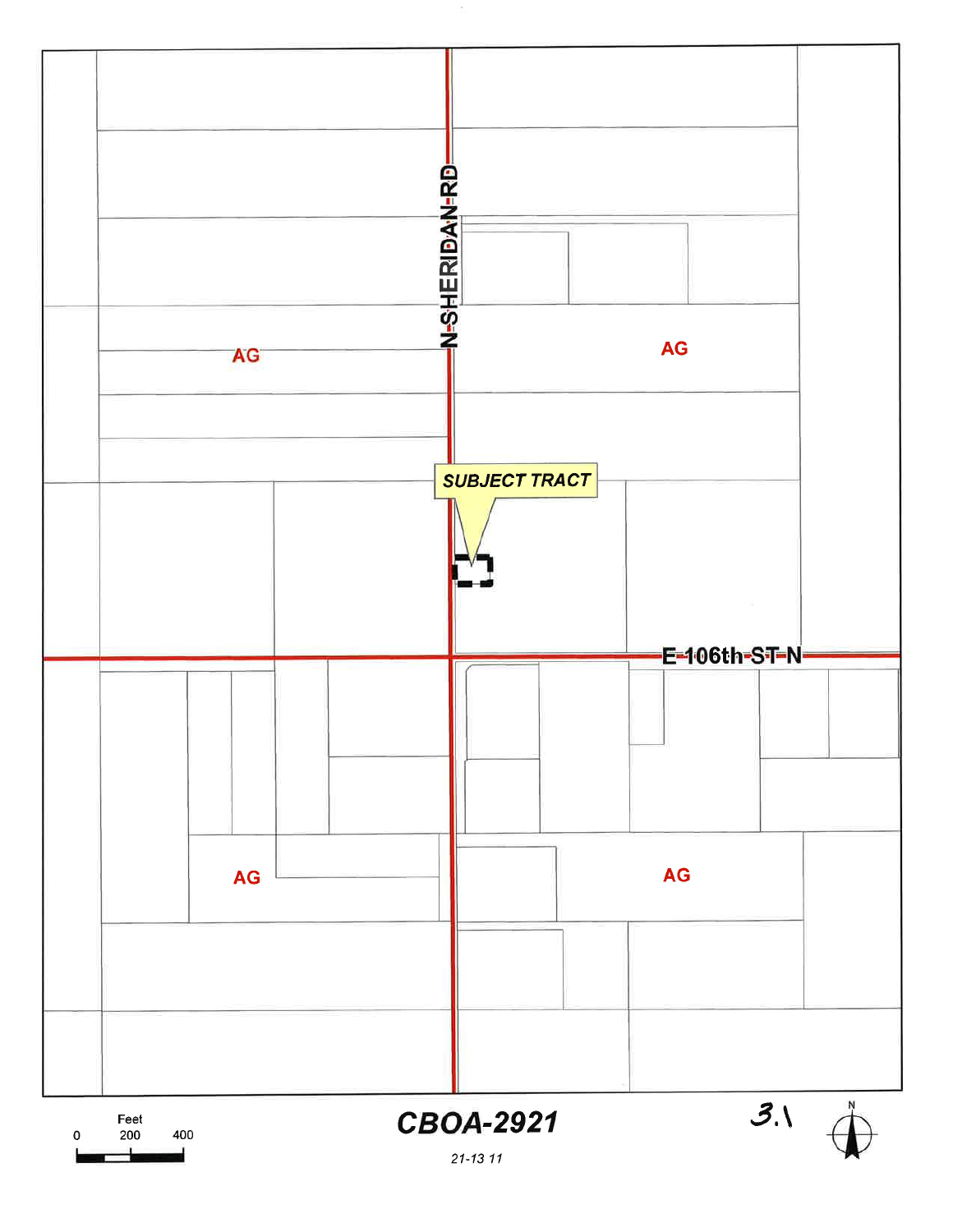### TULSA COUNTY BOARD OF ADJUSTMENT GASE REPORT

**TRS: 1311 CZM: 11** 

#### CASE NUMBER: CBOA-2921

CASE REPORT PREPARED BY: Robi Jones

HEARING DATE: 10/19/2021 1:30 PM

**APPLICANT: Mack Greever** 

**ACTION REQUESTED:** Variance of the rear setback from 40 ft in the AG district; Variance of the minimum lot area from 2 acres in the AG district; and Variance of the minimum lot width from 150' in the AG district to permit a pump house (Section 310, Table 3).

LOCATION: N. of NE/c of E. 106th St. N. & N. Sheridan Rd. **ZONED: AG** 

FENCELINE: North Tulsa County

PRESENT USE: Agriculture TRACT SIZE: 0.31 acres

LEGAL DESCRIPTION: BEG 273.94N & 16.5E SWC SW TH N100 E133.50 S100 W133.50 POB SEC 11 21 13.306AC,

#### **RELEVANT PREVIOUS ACTIONS: None Relevant**

ANALYSIS OF SURROUNDING AREA: The subject tract is surrounded by AG zoning and property to the north, east, and south appears to be an agricultural use. Property to the west is an Early Childhood Center.

#### **STAFF COMMENTS:**

The applicant is before the Board to request a Variance of the rear setback from 40 ft in the AG district; Variance of the minimum lot area from 2 acres in the AG district; and a Variance of the minimum lot width from 150' in the AG district to permit a pump house (Section 31O, Table 3).

The AG district (Section 330, Table 3) requires a minimum lot area of 2 acres and a minimum lot width of 150' in an AG district. The applicant is requesting a variance of the rear setback from 40 feet to 25 feet, a variance of the minimum lot area from 2 acres to 0.31 acres, and a variance of the minimum lot width from 150' to 100 feet. The property owner is Rural Water District No 3 and the applicant is seeking relief of the requirements to permit a pump house on the property.

The applicant provided the following statement:

"The 150' x 100' property is located at the NE corner of N. Sheridan Road and 106<sup>th</sup> Street N. A 50' right-of-way for Sheridan Road expansion leaves a useable site of 100' x 100'. To provide vehicle access to the Booster Station Building, the rear building setback has to be reduced from 40'to 25'"'

A Pump House is included in Use Unit 4, Public Protection and Utility Facilities, and is considered a use by right in the AG district.

3,7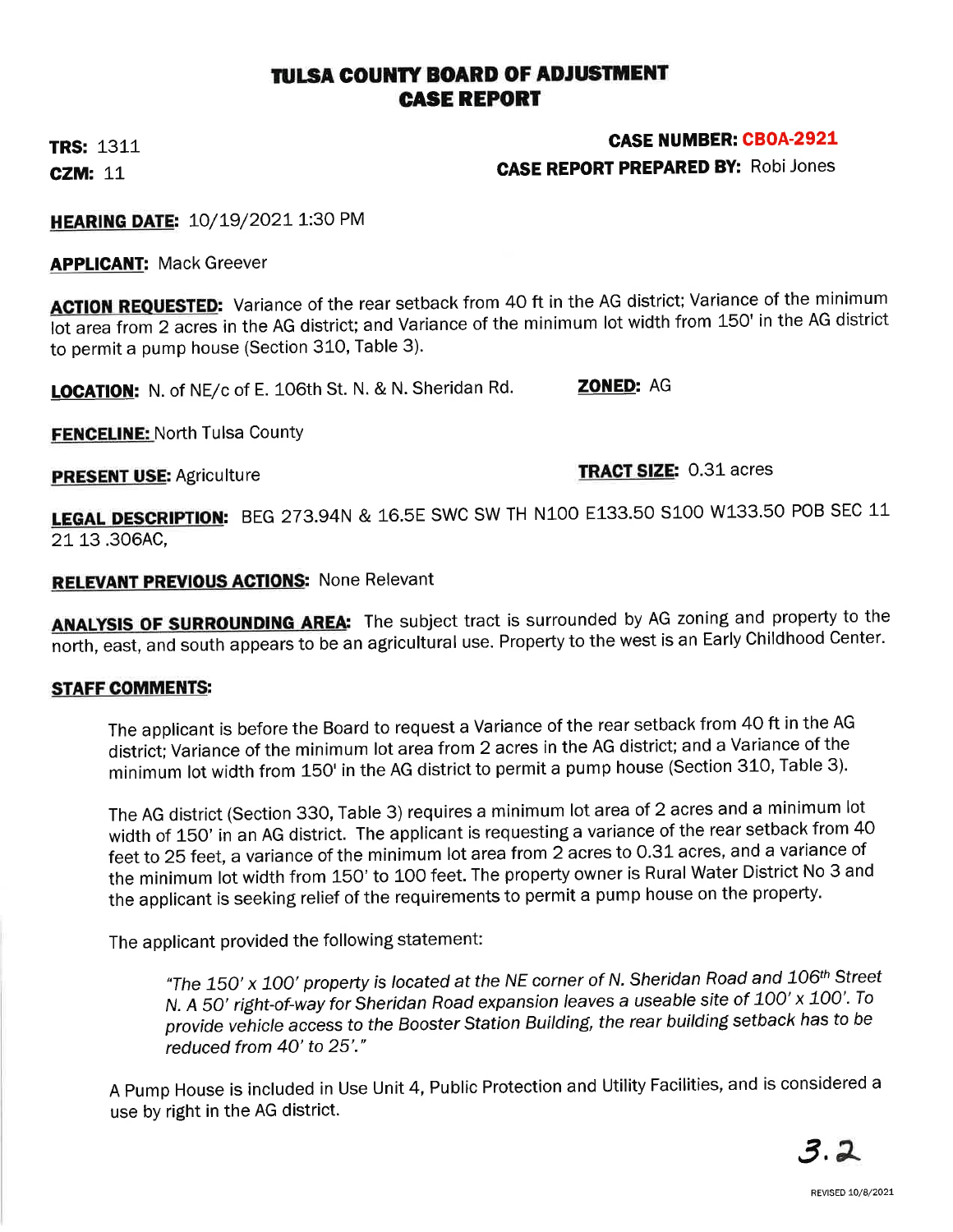Sample Motion:

"Move to \_\_\_\_\_\_\_\_(approve/deny) a Variance of the rear setback from 40 ft in the AG district; Variance of the minimum lot area from 2 acres in the AG district; and Variance of the minimum lot width from 15O' in the AG district to permit a pump house (Section 310, Table 3).

- Finding the hardship(s) to be  $\blacksquare$
- Subject to the following conditions (if any) \_\_\_\_\_\_\_\_\_\_\_\_\_.

Finding by reason of extraordinary or exceptional conditions or circumstances, which are peculiar to the land, structure or building involved, the literal enforcement of the terms of the Code would result in unnecessary hardship; that such extraordinary or exceptional conditions or circumstances do not apply generally to other property in the same use district; and that the variance to be granted will not cause substantial detriment to the public good or impair the purposes, spirit, and intent of the Code, or the Comprehensive Plan."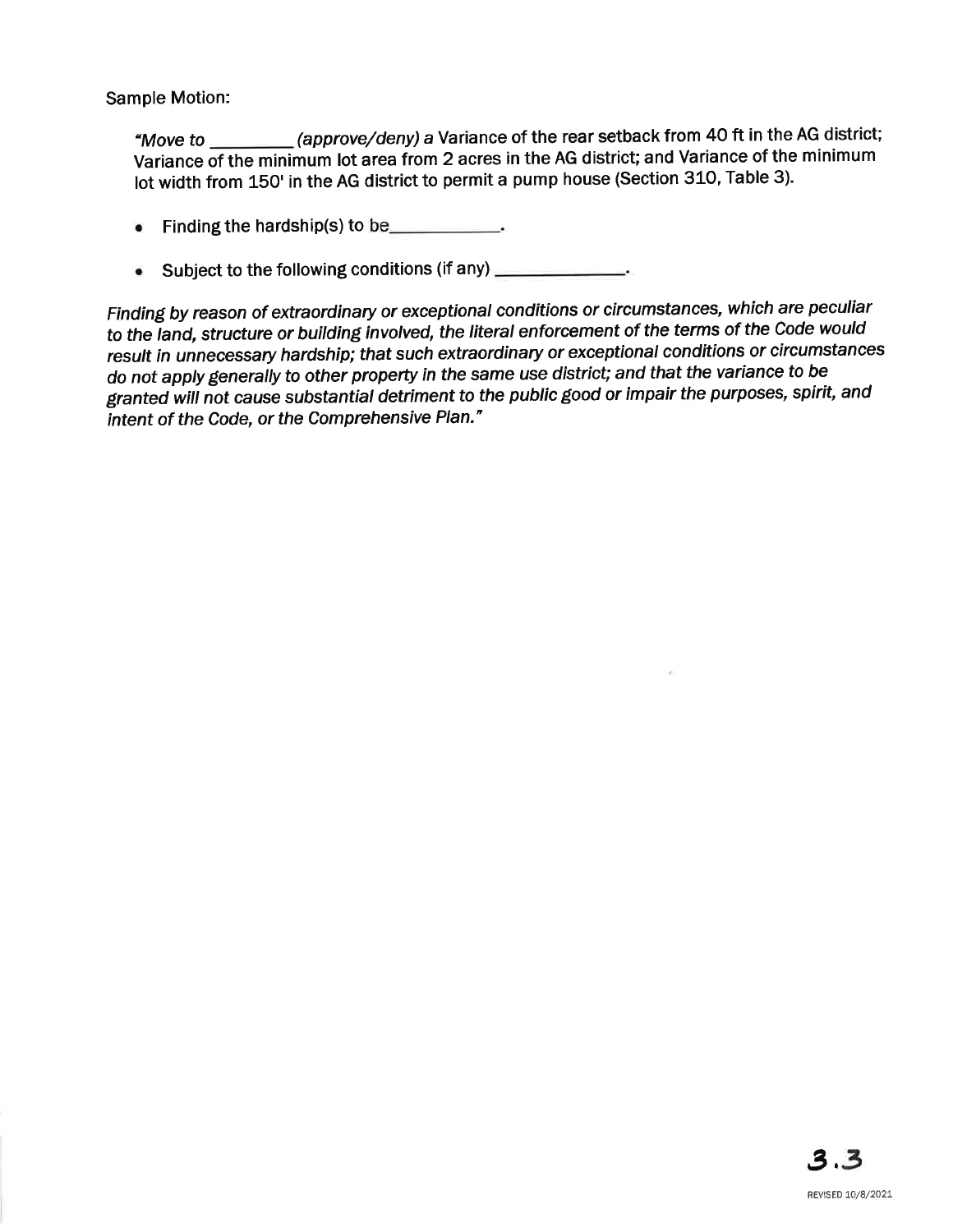

Feet 400  $\pmb{0}$ 200

Subject<br>Tract ļ



Note: Graphic overlays may not precisely<br>align with physical features on the ground.



Aerial Photo Date: 2020/2021

 $21 - 1311$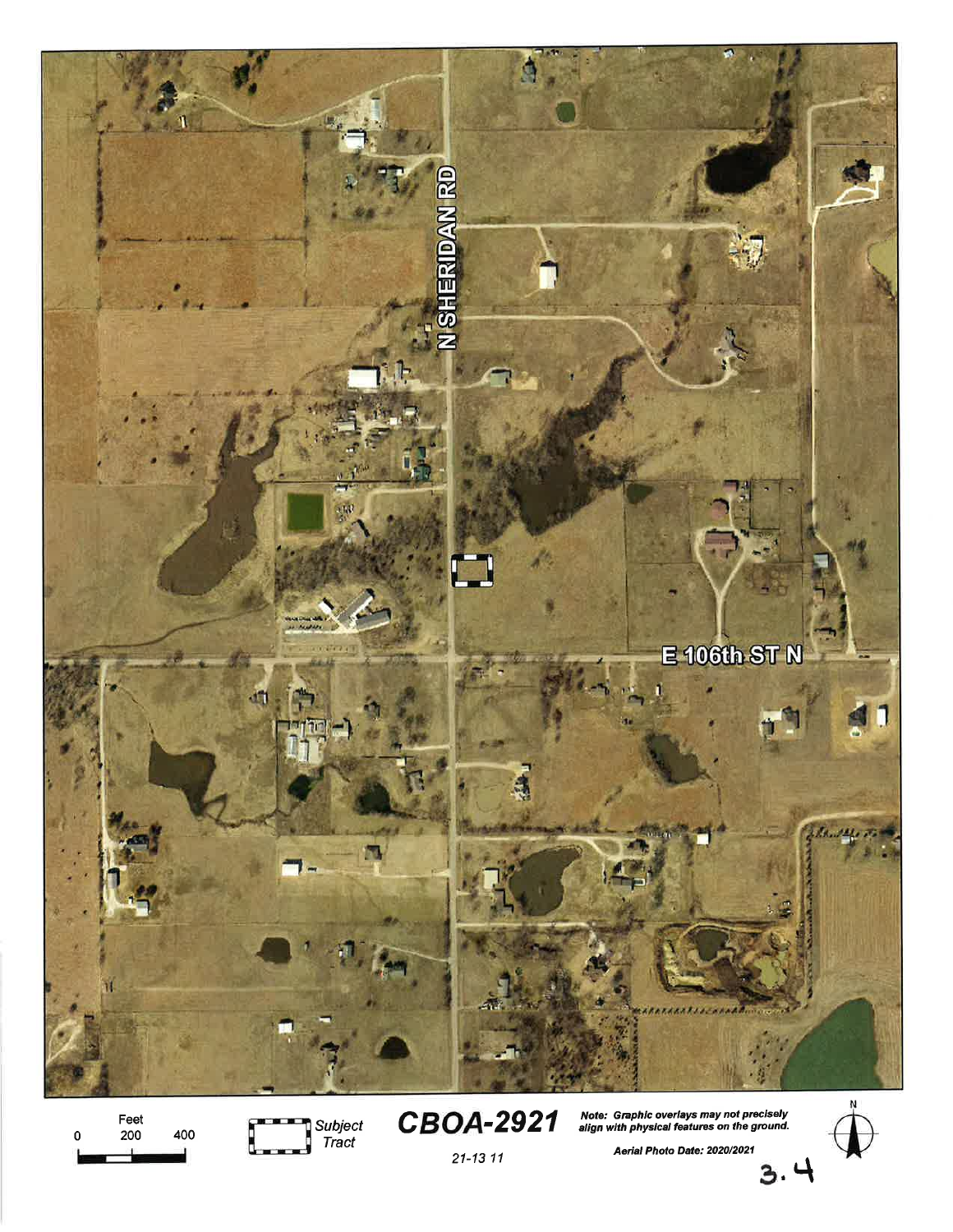

Feet 50 100 n



Note: Graphic overlays may not precisely<br>align with physical features on the ground.

Aerial Photo Date: 2020/2021

 $3.5$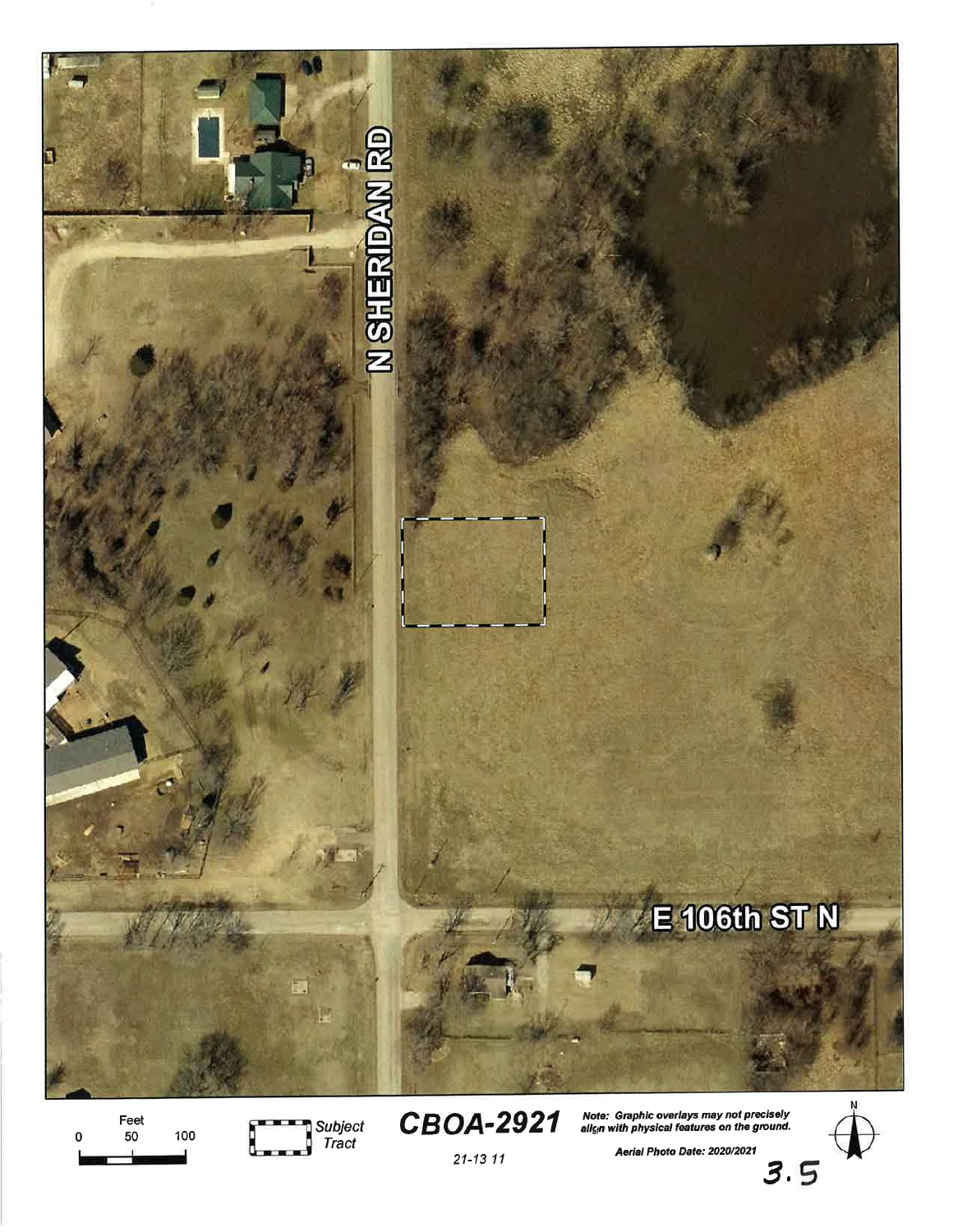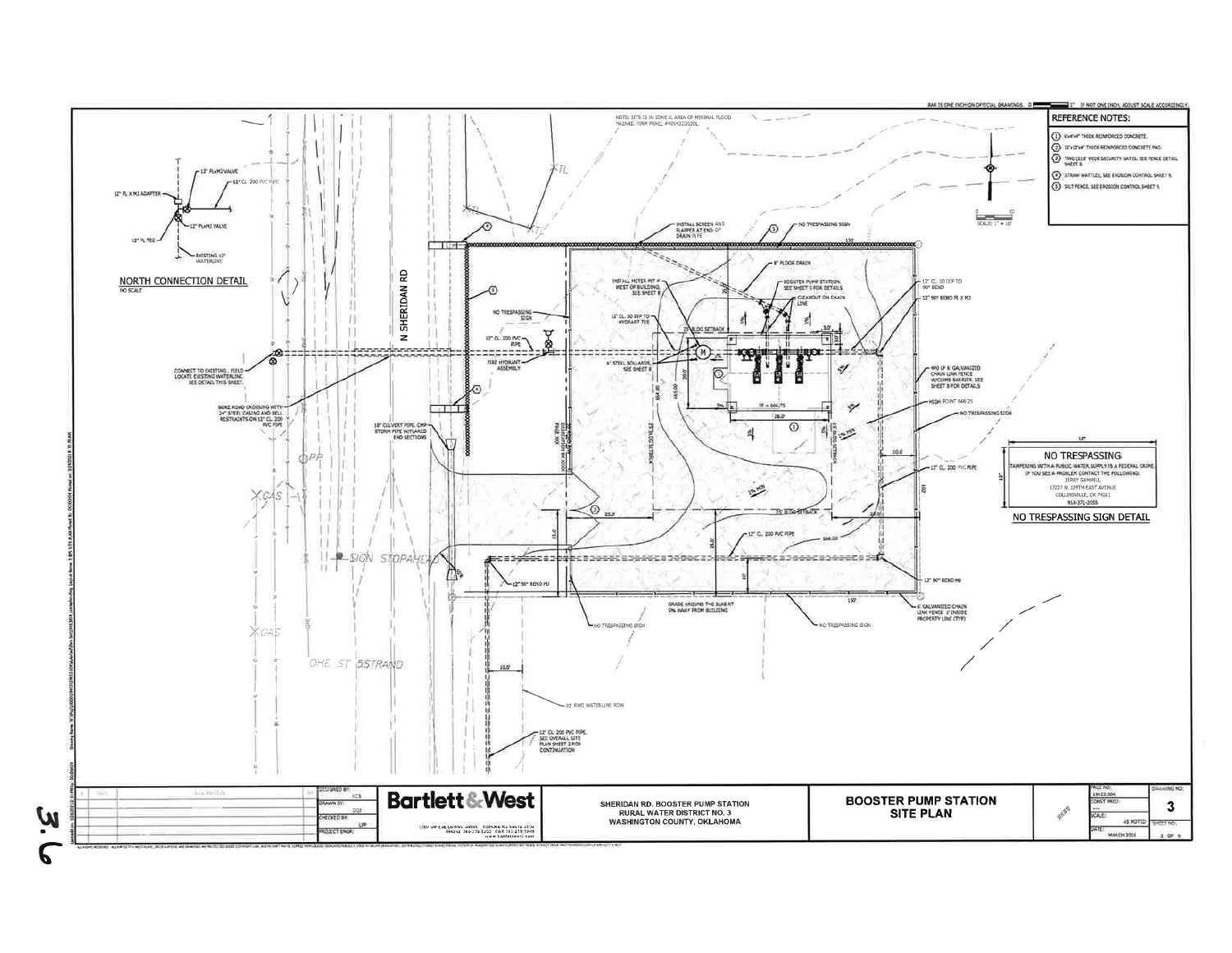